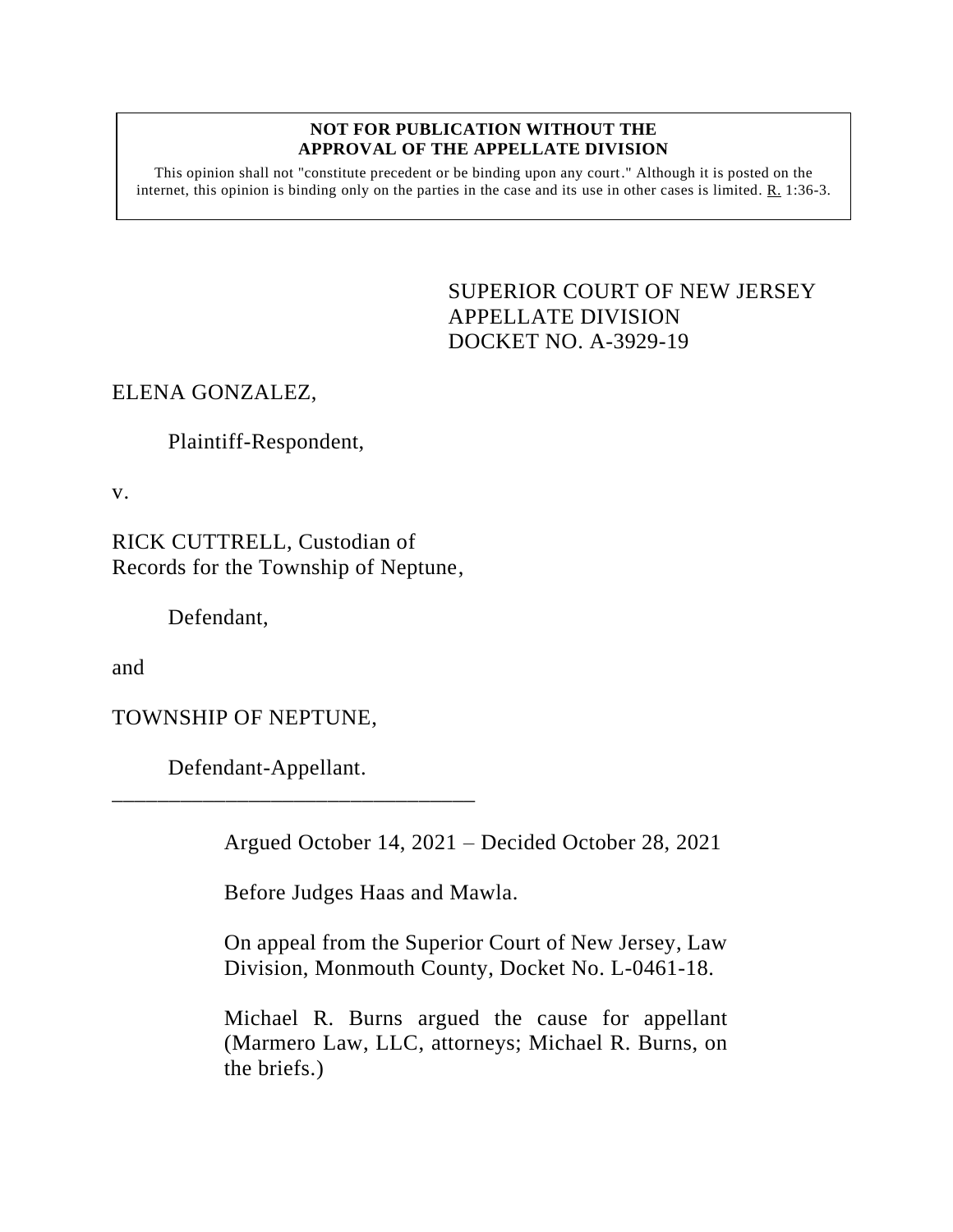Donald F. Burke argued the cause for respondent (Law Office of Donald F. Burke, attorneys; Donald F. Burke and Donald F. Burke, Jr., on the brief).

## PER CURIAM

Defendant Township of Neptune appeals from the Law Division's May 11, 2020 order granting plaintiff Elena Gonzalez's application for counsel fees and costs following the Township's denial of her request for an investigation report under the Open Public Records Act (OPRA), N.J.S.A. 47:1A-1 to -13, and the common law. We affirm substantially for the reasons set forth in the comprehensive written decisions rendered by Judge Lisa P. Thornton on August 1, 2018, May 9, 2019, and May 11, 2020.

The parties are fully familiar with the procedural history and facts of this matter and, therefore, we need only recite the most salient details here. Beginning in 2006, the Township employed plaintiff as a police officer. In 2013, plaintiff and a second officer filed complaints against the Township with the Equal Opportunity Employment Commission, alleging discrimination, sexual harassment, and a hostile work environment. In response, the Township retained Gregory K. Turner Consulting and Investigations L.L.C. (Turner) to independently investigate plaintiff's claims. Plaintiff cooperated with the investigation.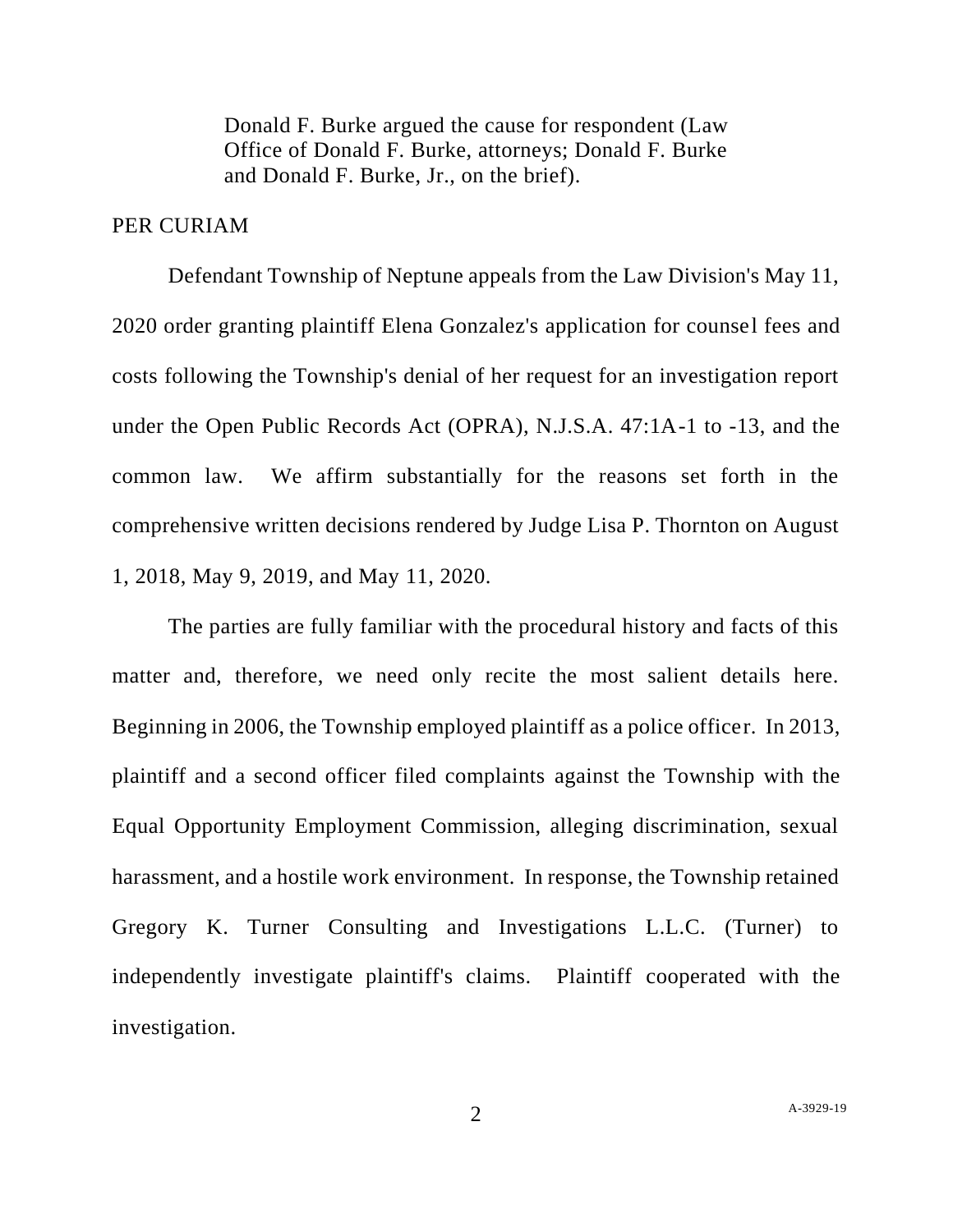In January 2014, Turner completed its investigation and prepared a written "investigation report." The Township refused to give plaintiff a copy of the report.

On January 18, 2018, plaintiff submitted a written request to the Township's Custodian of Records for a copy of Turner's investigation report under OPRA and the common law. On January 24, 2018, the Custodian denied plaintiff's request. In his denial letter, the Custodian stated that the report was exempt from disclosure under OPRA because it concerned a sexual harassment complaint. See N.J.S.A. 47:1A-1.1. The Custodian also alleged the report constituted attorney work product. The Custodian did not address plaintiff's common law claim.

On February 6, 2018, plaintiff filed a complaint against the Township and the Custodian. Plaintiff again asserted she was entitled to access the Turner report under OPRA and the common law. She also sought counsel fees and costs.

Defendants filed an answer to the complaint, and Judge Thornton scheduled oral argument for April 2, 2018. However, shortly before the hearing date, the parties notified the court they were attempting to resolve the case. On April 10, 2018, the parties executed a consent order under which the Township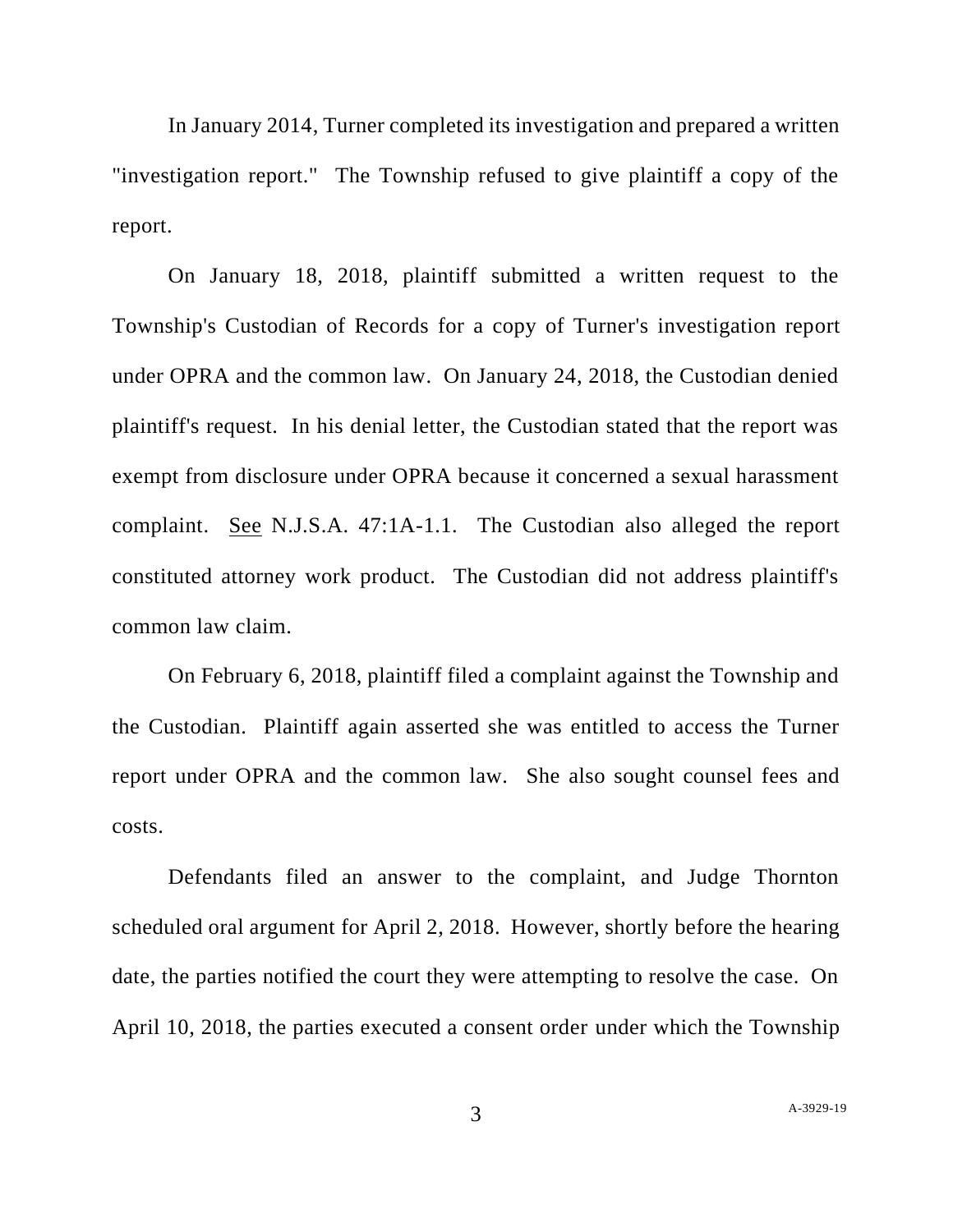agreed to give plaintiff a copy of the Turner report with redacted names and personal identifiers.

However, the parties did not resolve the issue of plaintiff's request for counsel fees. Plaintiff sought fees under "the catalyst theory" recognized by our Supreme Court in Mason v. City of Hoboken, 196 N.J. 51, 57 (2008).

In our recent decision in Gannett Satellite Info. Network, LLC v. Twp. of

Neptune, 467 N.J. Super. 385, 411-12 (App. Div. 2021), we summarized the

Court's holding in Mason as follows:

In [Mason,] . . . the Court considered whether the plaintiff was entitled to attorney's fees when a government agency voluntarily disclosed records after the plaintiff filed a lawsuit claiming a right to access to the records under OPRA and the common law. The Court adopted the "catalyst theory" and held that requestors are "entitled to attorney's fees under OPRA . . . when they can demonstrate: (1) 'a factual causal nexus between [the] litigation and the relief ultimately achieved'; and (2) 'that the relief ultimately secured by [the requestor] had a basis in law."'

[Id. at 411 (second, third, and fourth alterations in original) (quoting Mason, 196 N.J. at 76).]

We then noted that the Mason Court

commented that "[t]he parties ha[d] not addressed at length whether the question of attorney's fees merits different treatment in an action brought under the common law[,]" and that "[a]bsent an apparent, theoretical basis for such a distinction, we conclude that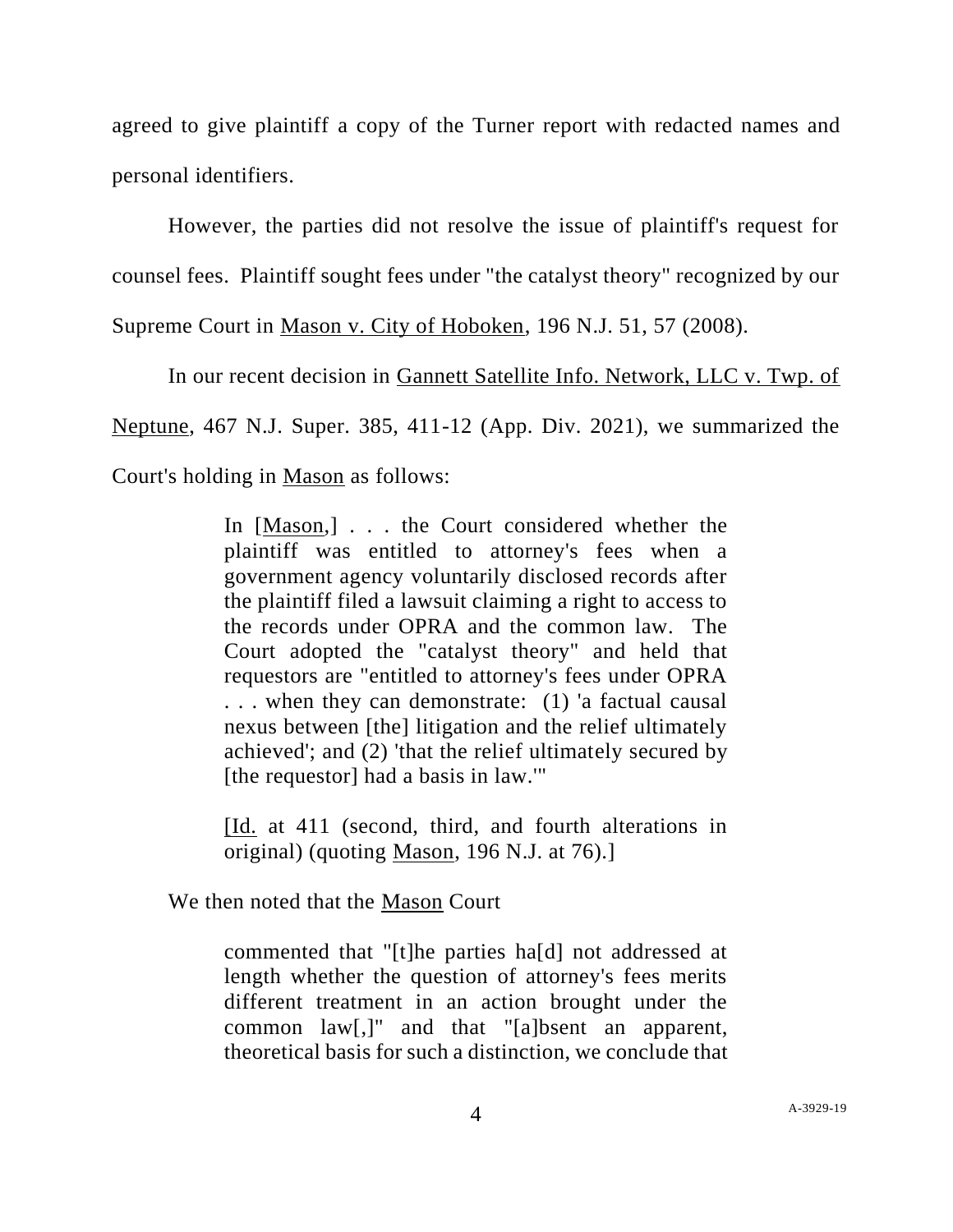the catalyst theory applies to common law suits as well."

[Ibid. (alterations in the original) (quoting Mason, 196 N.J. at 79).]

The parties in Gannett disagreed whether this language in Mason constituted "dicta or a definitive holding that attorney's fees are available to a plaintiff that successfully pursues a common law right of access." Id. at 412. However, we held that our court was

> required . . . to follow the decisions of the Supreme Court, and in Mason the Court stated that in a case involving the common law right of access, attorneys' fees may be awarded under the catalyst theory unless there is "an apparent, theoretical basis" for declining to apply that theory.

[Ibid. (citing Mason, 196 N.J. at 79).]

Judge Thornton applied these principles and determined plaintiff could recover her counsel fees and costs under the catalyst theory. Turning to the first prong of the Mason test, the judge found "there [was] a factual causal nexus between plaintiff's complaint and [the Township's] decision to disclose the report." The judge explained:

> Initially, defendants denied plaintiff's request. While defense counsel claims in his belated certification[] that he was "personally involved in discussions with the Township committee [. . .] with respect to release of the Turner [r]eport" in January of 2018, there is no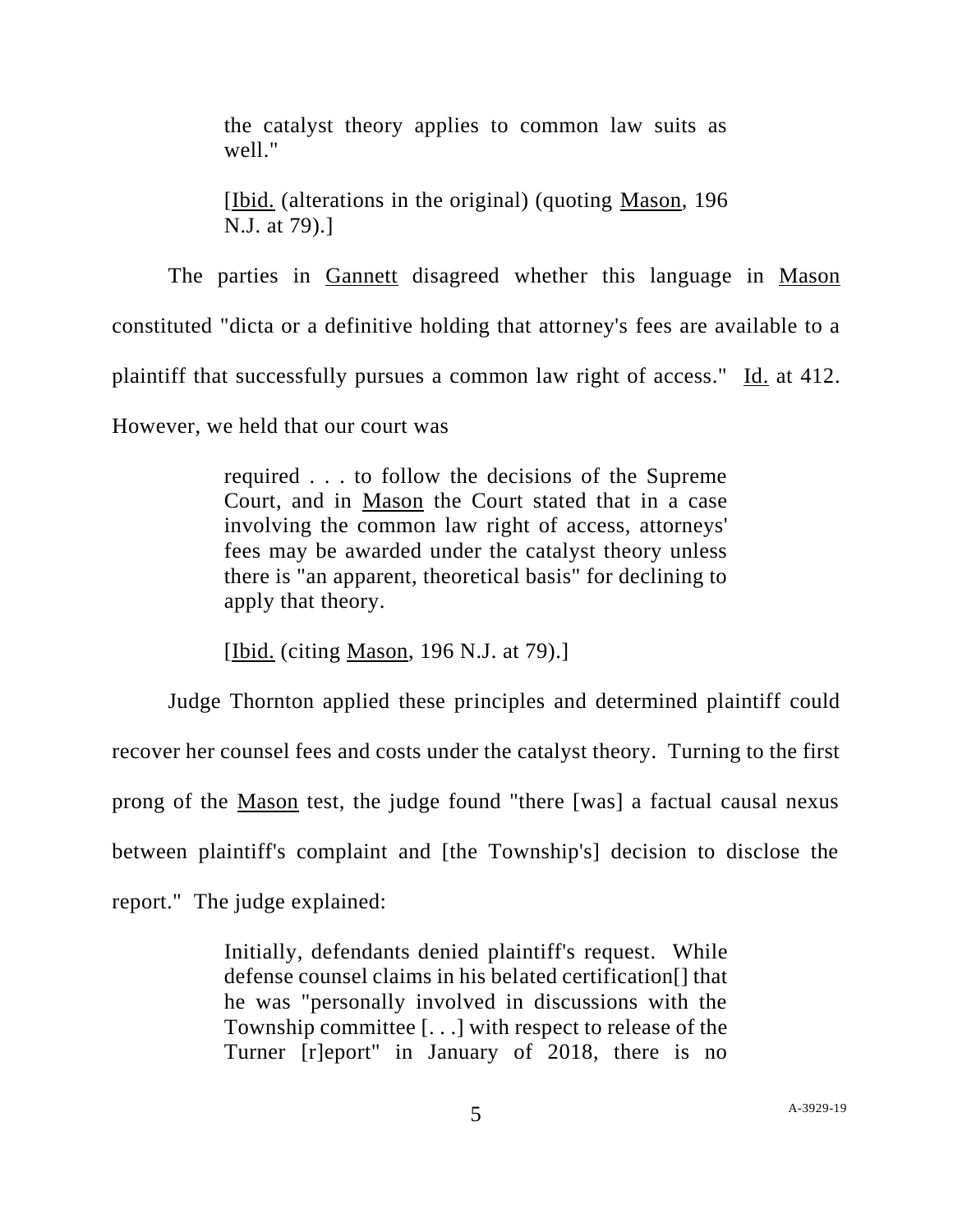indication that these discussions occurred before plaintiff's request to the custodian on January 18th. At no time before plaintiff filed the complaint on February 8, 2018, did defendants offer to provide access. More importantly, the court was not advised that the parties were discussing resolution of the matter until April 2018, on the eve of the hearing. Finally, because plaintiff's right to obtain the internal investigation is well settled, it is unclear why defendants objected to disclosure when the request was made by way of the common law right of access.

In concluding that plaintiff also satisfied the second prong of the Mason test, Judge Thornton determined that the Turner report was exempt from disclosure under OPRA because it was "information generated by or on behalf of public employers or public employees in connection with any sexual harassment complaint filed with a public employer . . . . " See N.J.S.A. 47:1A-1.1. However, the judge found that plaintiff had a right to the report under the common law right to access public records.

In so ruling, Judge Thornton stated:

There should be little doubt that access should have been provided based on the common law. The "Turner [r]eport" was created at defendants' request, to evaluate plaintiff's allegations. Plaintiff was encouraged to cooperate with Mr. Turner and submit to an interview based on assurances that the investigation would be performed by an "independent" third party. Examination of the report is essential to evaluate if [the Township] provided "an effective avenue to complain" about harassment or contributed to the alleged harm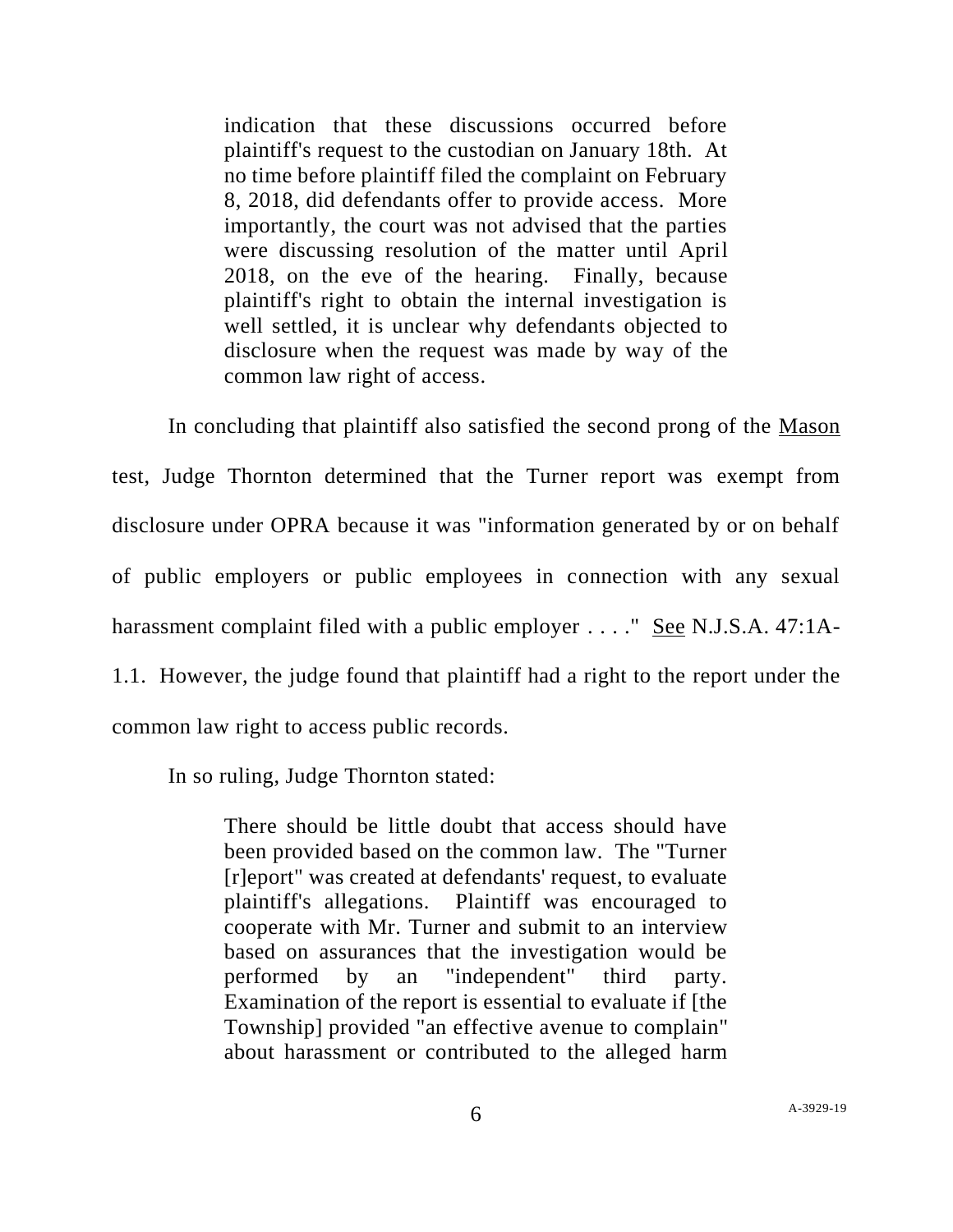caused "through its negligence, intent, or apparent authorization of the harassing conduct." [Lehman v. Toys 'R' Us, 132 N.J. 587, 623-24 (1996)]. As the [Supreme] Court concluded in [Payton v. NJ Tpk. Auth., 148 N.J. 524, 541 (1997)], confidentiality supports the public interest to maximize reporting of sexual harassment.

[(footnote omitted).]

The judge continued:

However, the scourge of abuse will continue unabated if the claims of victims are defeated because access to evidence is denied. On the facts of the present case, plaintiff's need for disclosure far outweighs the public's need for confidentiality. Any harm that could result from disclosure can be mitigated by a protective order to redact the names of witnesses or other pertinent information. Payton, 148 N.J. at 559.

The Township moved for reconsideration, which Judge Thornton denied on May 9, 2019. The judge reviewed plaintiff's attorney's billing records and, on May 11, 2020, ordered the Township to pay plaintiff \$9405 in counsel fees and \$325.07 in costs. This appeal followed.

On appeal, the Township raises the same contentions it unsuccessfully presented to Judge Thornton. It argues that "the trial court's decision to award legal fees under the common law was in error and should be reversed." We disagree.